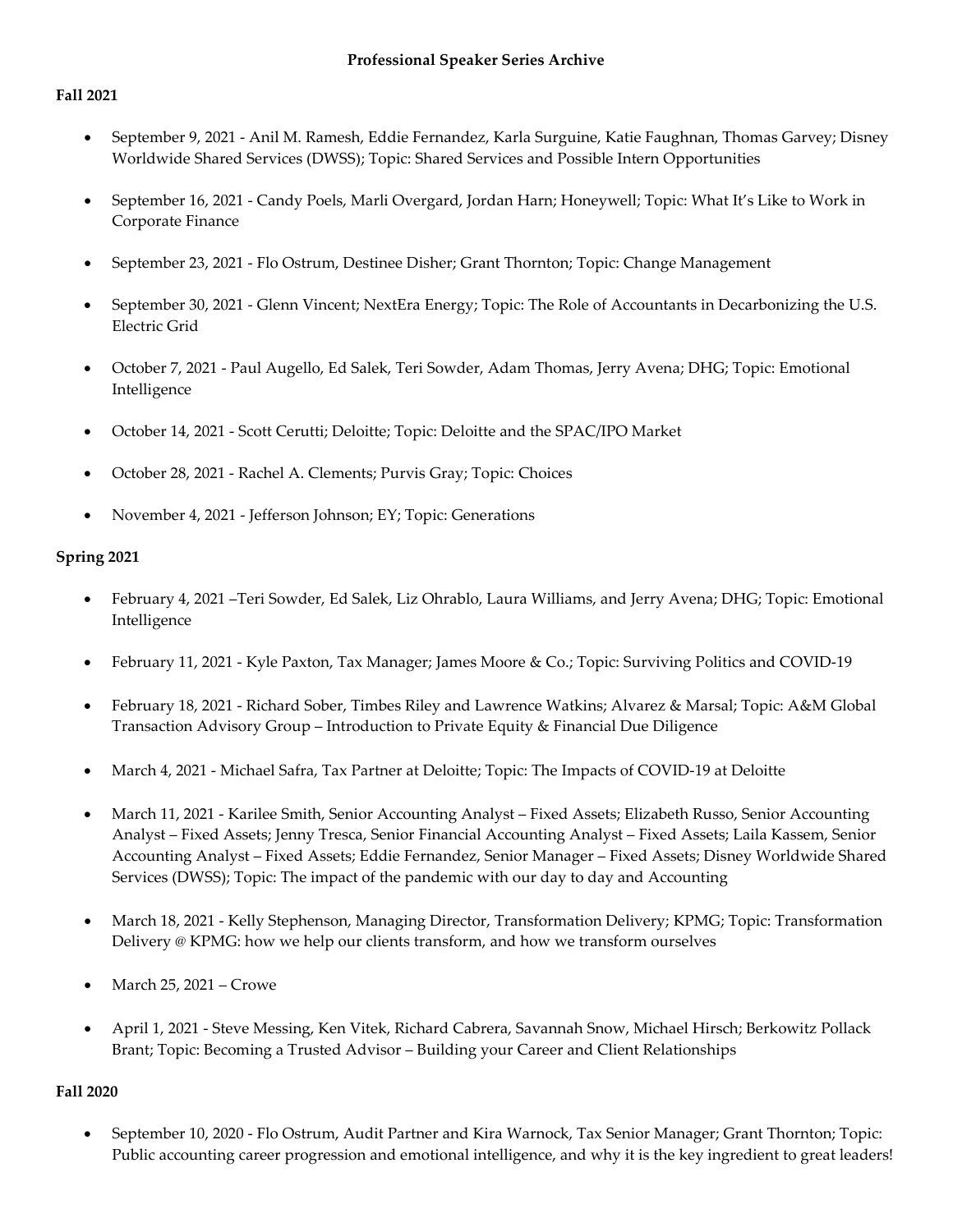- September 17, 2020 Katie Hackett, Melissa Winner, and Jeff Hartman; Protiviti; Topic: Protiviti Overview Who we are and what we do; Auditing in the Future; and Having an Innovative Mindset
- September 24, 2020 Candy Poels, Mackenzie Patel, and Bianca Sim; Honeywell; Topic: What it's like to work in Corporate Finance
- October 8, 2020 Tate Kubler (Assurance Partner, Tampa); EY; Topics: A quick summary of how COVID is impacting the accounting profession and our clients; and The power of your personal brand
- October 15, 2020 Disney \*\*CANCELED\*\*
- October 22, 2020 Maggie Reach, Janae Leth, and Jason Beck; MBAF; Topic: Why Tax vs. Why Audit
- October 29, 2020 Savannah Snow, Richard Cabrera, Ken Vitek, and Steve Messing; Berkowitz Pollack Brant; Becoming a Trusted Advisor – Building your Career and Client Relationships (especially in an election year)
- November 5, 2020 Aviva Werde, Danny Jackson, Tyler Drescher, Logan Clear, and Danielle Machado; RSM; Topic: Which line of business are you?

- January 9, 2020 Mike Safra and Ashley Graham; Deloitte; Topic: A Career in Tax
- January 16, 2020 Jill Hanrahan and Ana Gomes; PwC; Topic: Leading The Digital World
- January 23, 2020 Elizabeth Paulson; Honeywell
- January 30, 2020 Alex Obenauf; KPMG; Topic: Key considerations as healthcare organizations seek to put the consumer at the center of healthcare decision-making.
- February 13, 2020 Steve Demar, Rick Slater, and Lorienne Dittmar; Kaufman Rossin

*\*Remaining Spring 2020 speakers cancelled due to COVID-19*

## **Fall 2019**

- August 22, 2019 Lori Sims and Scott Bridgman; CLA; Topic: How Large Accounting Firms are Managed
- August 29, 2019 Michael Kohner; HBK CPAs and Consultants
- September 5, 2019 Chris Martin; Grant Thornton; Topic: The Curse of Being a High Achiever
- September 12, 2019 Jefferson Johnson; EY
- September 19, 2019 Bob Feldmann, Gary Jenkins, and Danny Jackson; RSM; Topic: Ethics in Accounting
- September 26, 2019 Christopher Rux and Dara Simon; Cherry Bekaert; Topic: The Business of Accounting
- October 3, 2019 Ed Salek, Terri Sailor, and Jerry Avena; DHG; Topic: Inside Public Accounting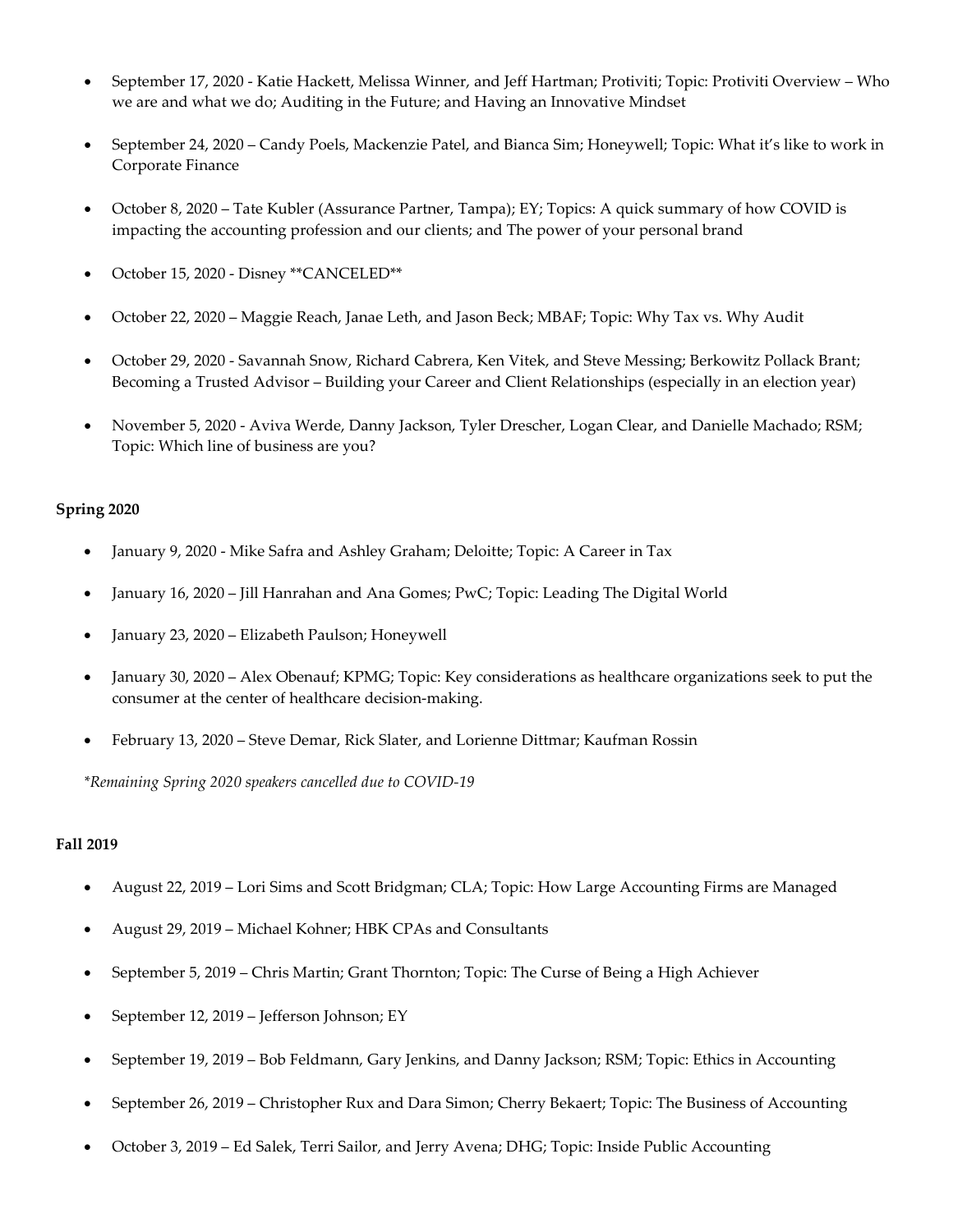• October 17, 2019 – Muthu Raj; Crowe; Topic: Digital Audit

#### **Spring 2019**

- January 10, 2019 Orson Lucus; KPMG; Topic: Information Security & Privacy
- January 24, 2019 Michael Safra; Deloitte; Topic: A Career in Tax
- January 31, 2019 Alex Olcese; AllChem Industries
- February 7, 2019 Eddie Fernandez and Skye Archer; Disney
- February 21, 2019 CLA
- March 21, 2019 Andy Schrader; Siemens; Topic: Accounting Career Paths in Industry
- March 28, 2019 Tim O'Hara, Jill Hanrahan and Colby Marsh; PwC; Topic: Leading In The Digital World
- April 4, 2019 Brendan McKitrick and Shane Metzler; James Moore; Topic: Team Behind the Team

#### **Fall 2018**

- August 23, 2018 Ed Salek, Liz Ohrablo & Hiep Nguyen; DGH
- August 30, 2018 Jim White; BDO
- September 6, 2018 Willy Alvarado; Protiviti; Topic: GRC and how it ties into key business applications / ERP solutions, such as Oracle, SAP, etc.
- September 13, 2018 Gary Jenkins and Bob Feldmann; RSM; Topic: Business Ethics
- September 20, 2018 Todd Piacentine, Matt Welding, Laura Cacioppo, and Kelley Iaquinta; Grant Thornton
- September 27, 2018 Laura Gallagher; EY; Topic: Future Talent Needs
- October 4, 2018 Brian Zophin and Jeff Palgon; Crowe
- November 15, 2018 William "Bill" W. Thompson; CPA Mutual; Topic: Practical Guide to CPA Risk Management: 2018 Update

#### **Spring 2018**

- January 11, 2018 Michael Balter; Marcum; Topic: Marcum LLP and the business of public accounting
- January 18, 2018 Jefferson Johnson; EY; Topic: Building your personal brand
- January 25, 2018 Robert Tache and Michael Safra; Deloitte; Topic: Path to Partner and a Career in Tax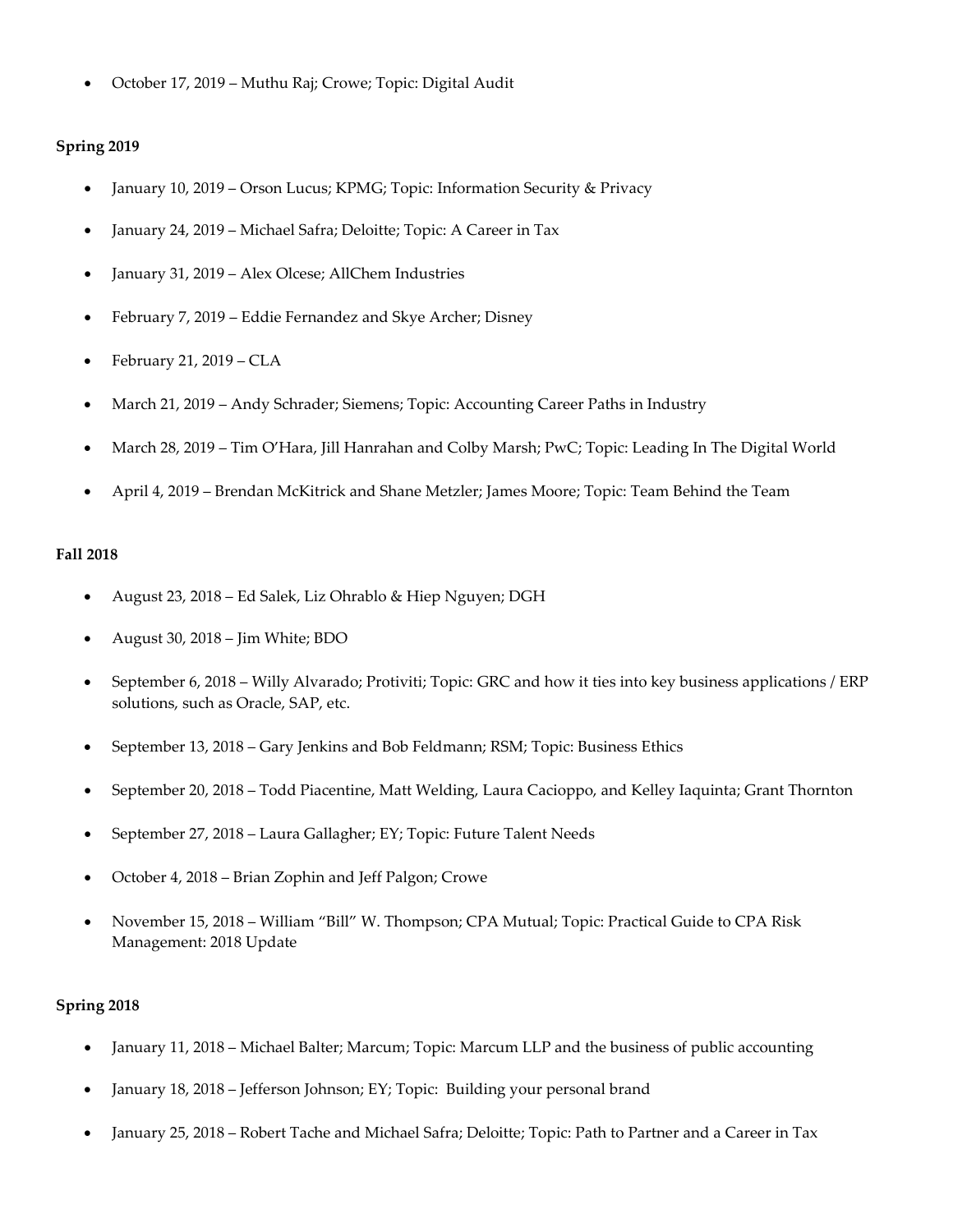- February 1, 2018 Matthew Verga; KPMG; Topic: Ethical Business Decisions
- February 22, 2018 Andy Schrader; Siemens; Topic: Accounting Career Paths in Industry
- March 22, 2018 Tom Faulkner and Jared Stitz; Alvarez & Marsal
- March 29, 2018 Ginny Veit; CliftonLarsonAllen; Topic: Specialization vs. Generalization
- April 5, 2018 Jay Hutto and Kyle Paxton; James Moore; Topic: The "Sexy" Career Path of Real Estate Accounting

#### **Fall 2017**

- August 24, 2017 Tamara Burks; PwC; Topic: Blind spots
- August 31, 2017 Jim White; BDO; Topic: Professionalism: Campus to Career
- September 14, 2017 Jeff Hartman; Protiviti; Topic: Careers in Consulting for Accountants in the New Digital Environment
- September 21, 2017 Kevin Hertzberg and Gus Hernandez; Grant Thornton
- September 28, 2017 Teri Sowder, Ed Salek, Chelsey Dukes; DHG; Topic: Public Accounting, An Inside Look
- October 5, 2017 Mike Kohner; Andersen Tax
- November 2, 2017 Brian Zophin, Cory Kronheim (co-presenting; Crowe Horwath; Topic: Opportunities in Public Accounting
- November 9, 2017 Bob Feldman, Gary Jenkins, David Weinerman, and Marni Rozen; RSM

## **Spring 2017**

- January 5, 2017 KPMG Speaker Panel: Timbes Riley, Andrew Lindsay, Libby Van Wagenen, Courtney Avery-Hoisington; Discussion: Advisory Practice aspect of public accounting
- January 12, 2017 Gary Unkel and Joseph Dowds; Deloitte; Topic: The Journey and as a Big 4 Partner
- January 19, 2017 Laurence Bernstein and Joanie Stein; Berkowitz Pollack Brant; Topic: Hot Topics in Real Estate
- January 26, 2017 Jim Knauss; EY; Topic: Your Personal Brand
- February 2, 2017 Alvarez & Marsal Taxand
- February 16, 2017 Dara Simon and Chris Rux; Cherry Bekaert; Topic: Tax or Audit?
- March 16, 2017 Jay Hutto and Kris Hutchins; James Moore & Company; Topic: Marijuana Businesses and Code Section 280E
- March 23, 2017 Andy Schrader; Siemens; Topic: Accounting Challenges and Views from inside Siemens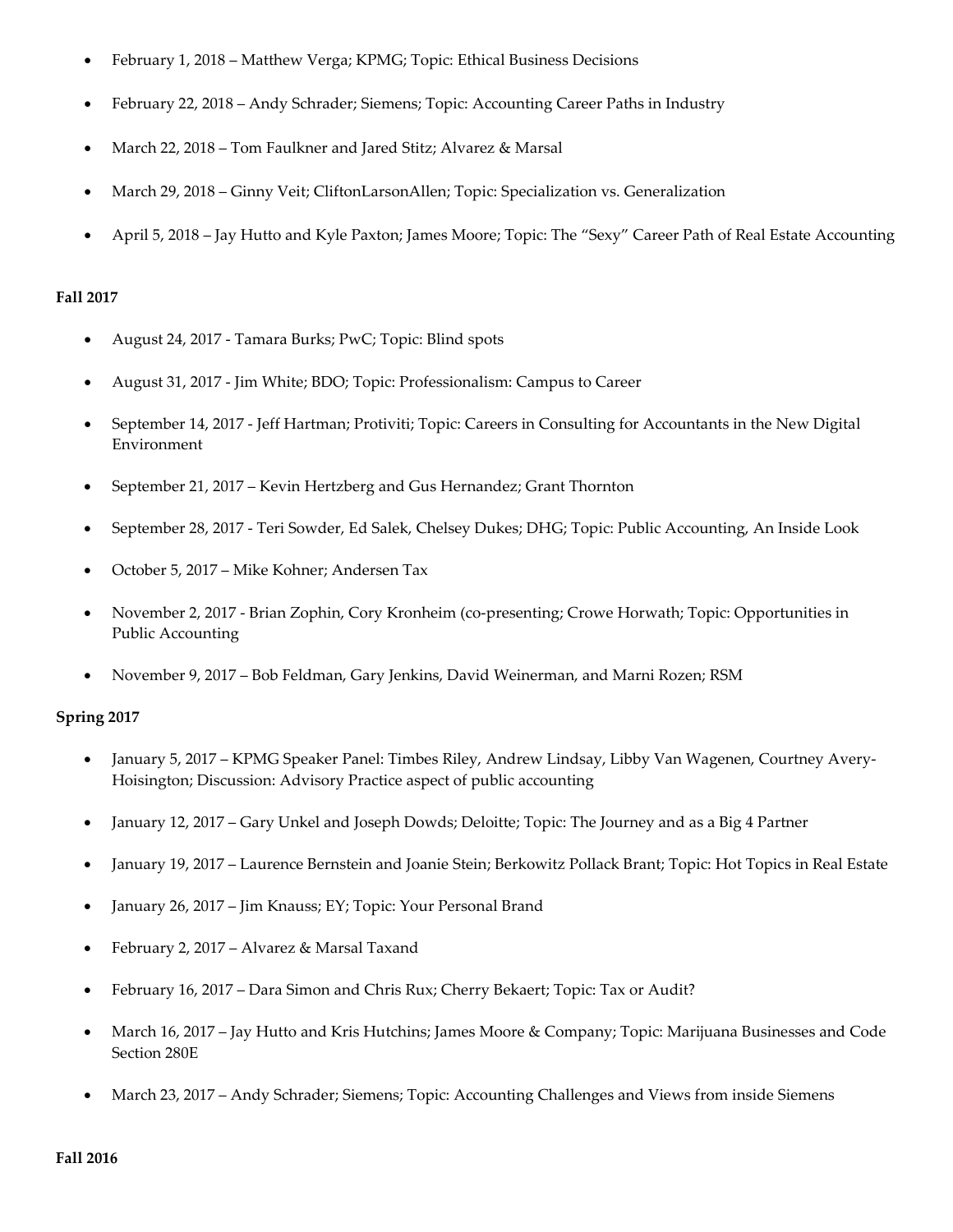- August 25, 2016 PwC Speaker Panel: Tim O'Hara (Fort Lauderdale), Mike Seelig (Charlotte), Sarah Anderson (Atlanta), Alex Zierler (Miami), Thabo Abbate (Miami)
- September 1, 2016 Jose R. Rodriguez; KPMG (CANCELLED DUE TO HURRICANE, TO BE RESCHEDULED)
- September 8, 2016 Brian Zophin & Jeff Palgon; Crowe Horwath; Topic: Intro to Crowe Horwath LLP, and Evolving Risks In Cybersecurity and Data Analytics
- September 15, 2016 RSM
- September 22, 2016 Grant Thornton
- September 29, 2016 BDO
- October 6, 2016 Martin Nash; Protiviti; Topic: Importance of Technology in Accounting (CANCELLED DUE TO HURRICANE, TO BE RESCHEDULED)
- October 27, 2016 Michael Kohner; Andersen Tax; Topic: Tax Planning During Times of Uncertainty
- November 3, 2016 Teri Sowder; DHG; Topic: Public Accounting: An Inside Look
- November 17, 2016 Martin Nash; Protiviti; Topic: Importance of Technology in Accounting

- January 7, 2016 Mike Balter and David Appel; Marcum
- January 14, 2016 Teri Sowder; DHG; Topic: An Inside Look into Public Accounting
- January 21, 2016 Jim Knauss; EY; Topic: "Top 10 things I wish I would have known"
- January 28, 2016 Michael Kohner; Andersen Tax; Topic: What is Tax Consulting?
- February 4, 2016 Dara Simon and Chris Rux; Cherry Bekaert; Topic: The Great Debate: Audit vs. Tax
- March 10, 2016 Lou Zaltsberg; Siemens; Topic: Exploring opportunities outside of the traditional Public Accounting/Investment Banking route
- March 17, 2016 Sean Menendez and Alan Kirschenbaum; Alvarez & Marsal Taxand and Alvarez & Marsal; Topic: Industry Insights and Unique Career Perspectives
- March 31, 2016 Andrew Paul & Michael Atkins; Macquarie

## **Fall 2015**

- August 27, 2015 Speaker Panel, PwC; Topic: Debunking Accounting Myths
- September 3, 2015 Wade Weeks, Grant Thornton; Topic: Professionalism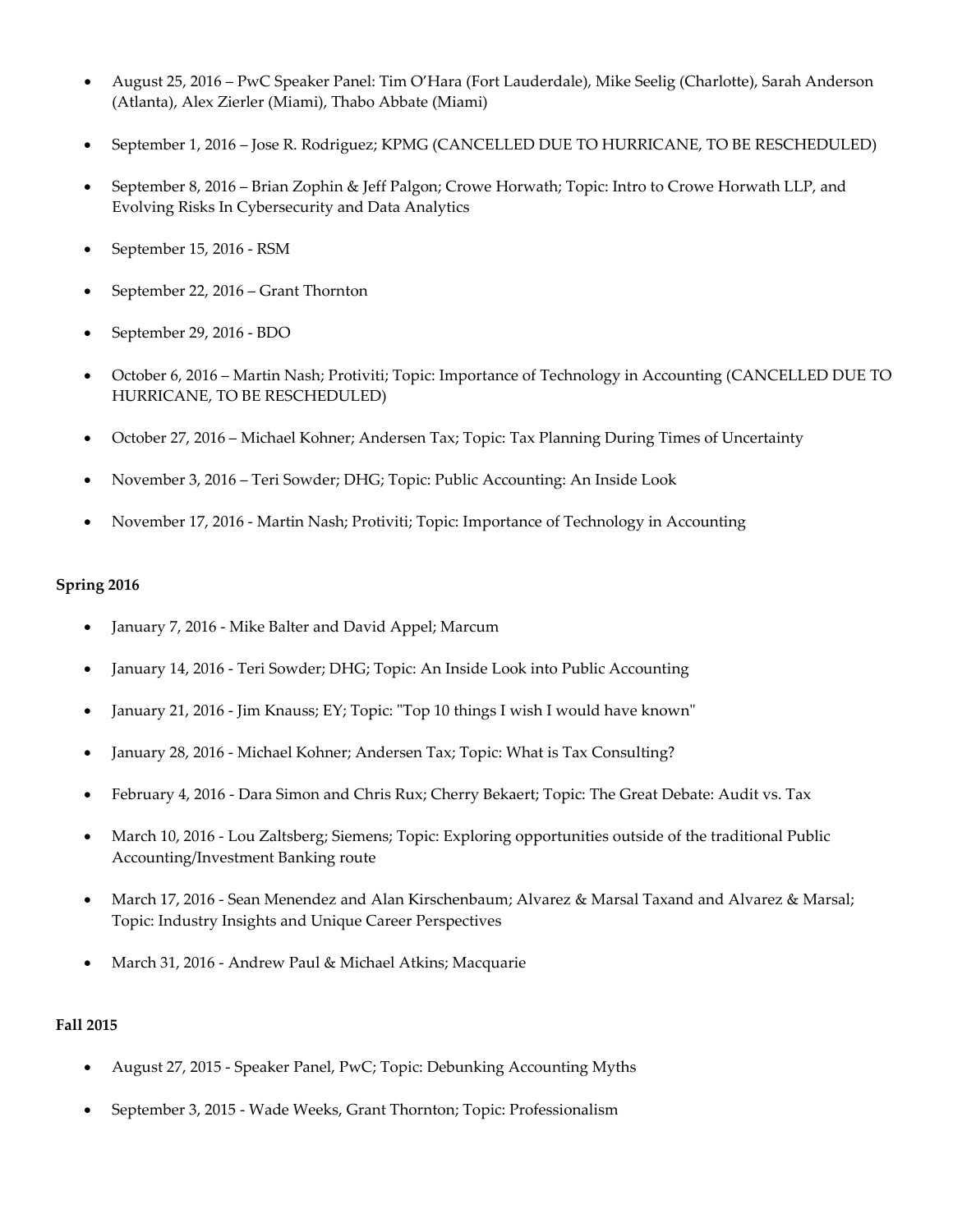- September 10, 2015 Wendi Christensen and Robert Tache, Deloitte; Topic: Exploring Tax and the Service Lines Within
- September 17, 2015 Bob Feldmann and Gary Jenkins, McGladrey; Topic: Successful Communication in the Workplace "The Solo Cup Challenge: How do you stack up?"
- September 24, 2015 Joseph Canella, Kent Berry, Courtney Enright, and Brian Drum, KPMG;
- October 1, 2015 Brian Zophin, Crowe Horwath; Topic: Opportunities in Public Accounting
- October 29, 2015 Phil Fretwell, Protiviti; Topic: Controlling the Risks of International Expansion
- November 5, 2015 Stephen Sonenshine, BDO

- January 8, 2015 Ed Salek, Paul Droubie, Jennie Muniz and Chelsey Dukes, Dixon Hughes Goodman; Topic: Public Accounting – An Inside Look
- January 29, 2015 Phillip Fretwell, Protiviti
- February 5, 2015 Jennifer Forrester and Katie Davis, James Moore; Topic: Accounting for Innovation
- February 12, 2015 Mike Balter, Marcum LLP; Topic: Effective strategies for success and growth in public accounting
- February 19, 2015 Lou Zaltsberg with Speakers Panel, Siemens; Topic: Opportunities Outside of Public Accounting in a Global Network of Innovation
- February 26, 2015 R. Troy Atlas, Raymond James / Raymond James Tampa; Topic: Career Opportunities in the Financial Services Industry
- March 12, 2015 R. Scott Thomas, Infinite Energy / Veteran Energy; Topic: Accounting Principles in Practice Stories from the Real World
- March 19, 2015 SunTrust Robinson Humphrey

## **Fall 2014**

- August 28, 2014 Speaker Panel, PwC
- September 4, 2014 Mike Balter and Gary Jenkins, McGladrey
- September 11, 2014 Joe Dowds, Deloitte; Topic: "How to take advantage of opportunities that your career can offer you."
- September 18, 2014 Chuck Laetsch, Crowe Horwath; Topic: "Opportunities in Public Accounting"
- September 25, 2014 Fred Scott, EY; Topic: "EY Advisory"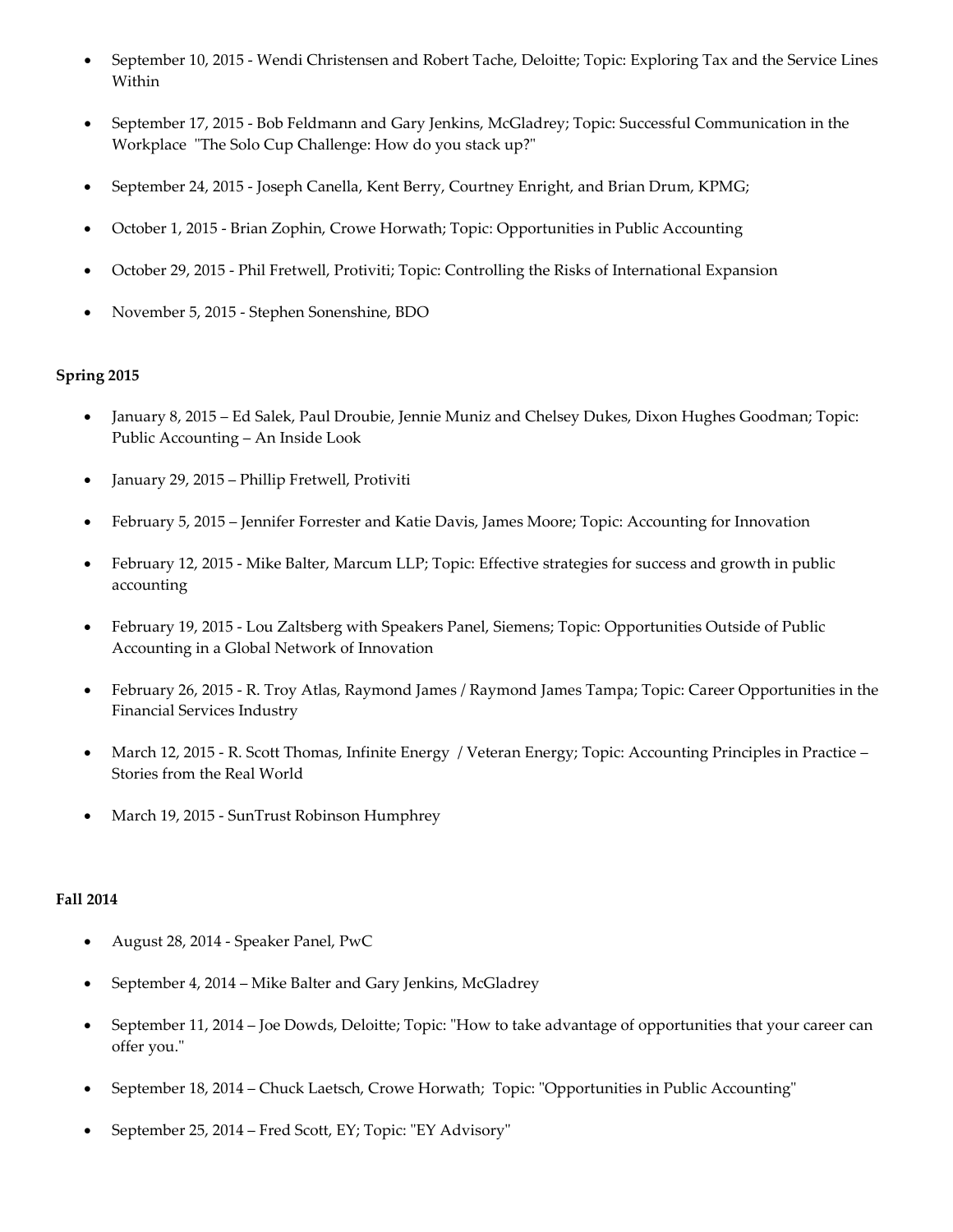- October 2, 2014 KPMG
- October 16, 2014 Hayden Trepeck, AOR Global; Topic: "Entrepreneurship with your accounting degree"
- October 23, 2014 Grant Thornton

- January 16, 2014 Ed Salek, Jennie Muniz and Team, Dixon Hughes Goodman; Topic: "How to Achieve Success in Your Career - an Inside Look at What Matters Most in CPA Firms"
- January 30, 2014 Katie Davis and Stacy Joyner, James Moore; Topic: "Being Innovative"
- February 6, 2014 Lou Zaltsberg with Speakers Panel, Siemens; Topic: "Opportunities Outside of Public Accounting in a Global Network of Innovation"
- February 20, 2014 Rajiv Asnani and Jeff Berryhill, SunTrust Robinson Humphrey; Topic: "Where Accounting and Finance Meet"
- February 27, 2014 Melissa Leonard and Guests, Gleim Publications; Topic: "Beyond the CPA: A Look at Broadening Your Career Opportunities"
- March 20, 2014 Brian Zophin, Christopher Rux and Dara Simon, Cherry Bekaert; Topic: "Audit vs. Tax Making the Right Choice"
- April 3, 2014 Oxbow

# **Fall 2013**

- August 22, 2013 Shireen Millicans, PwC
- August 29, 2013 Alek Pulido and Kevin Herzberg, Grant Thornton
- September 5, 2013 Mike Balter and Gary Jenkins, McGladrey
- September 12, 2013 Chuck Laetsch, Crowe Horwath; Topic: "Career Opportunities in Accounting"
- September 19, 2013 Laura Gallagher, EY; Topic: "Global Mindset"
- September 26, 2013 Rodrigo Melendez and Rebecca Sproul, KPMG
- October 3, 2013 John Womack and Robert Tache, Deloitte
- October 17, 2013 Bill Thomas, Protiviti; Topic: "Protiviti & Consulting" and WTAS

## **Spring 2013**

• January 10, 2013 - Stephanie Gardner and Angela Stawicki, Vestal & Wiler; Topic: "The Next Chapter: Starting Your Career in Public Accounting"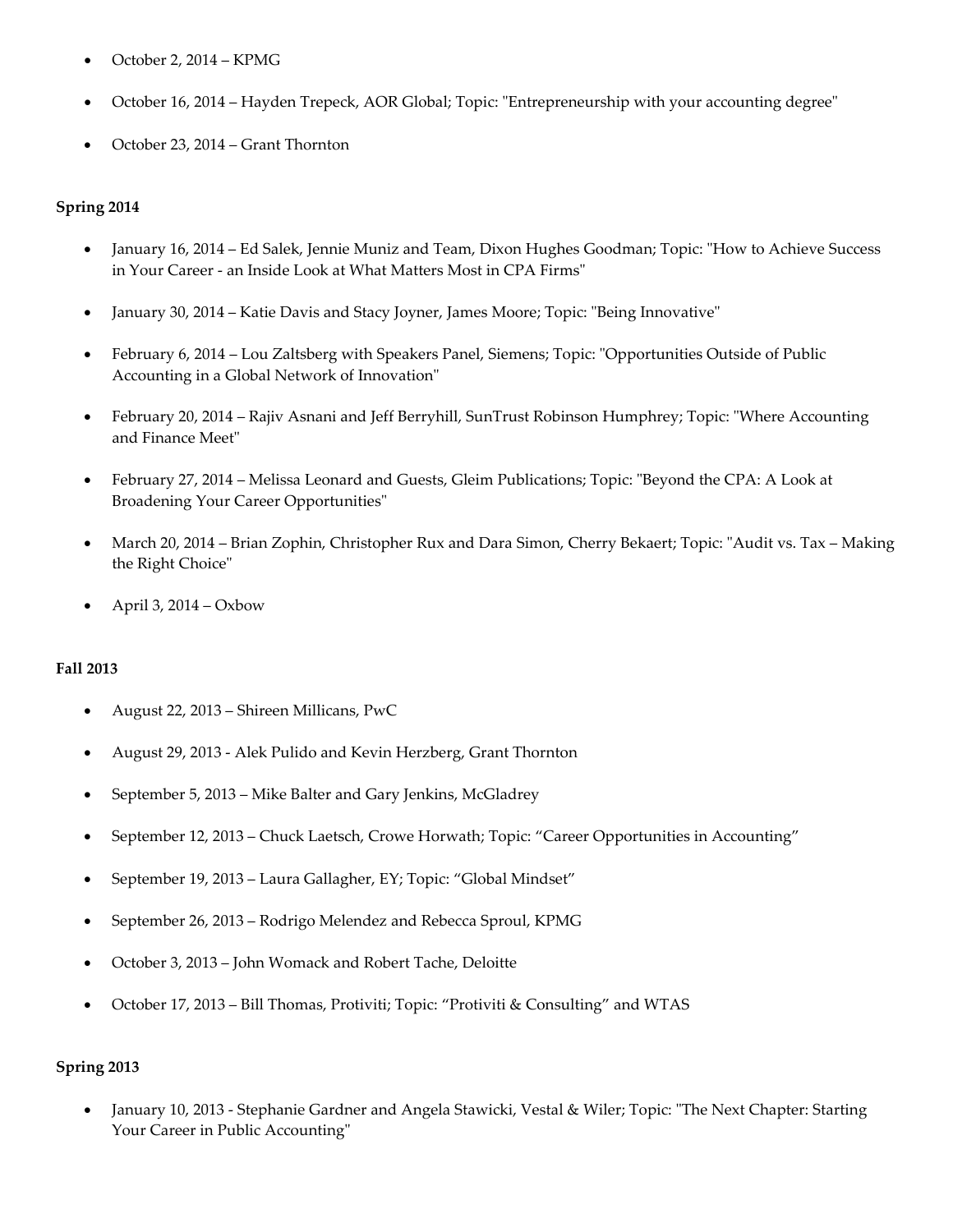- January 17, 2013 Ed Salek, Dixon Hughes Goodman LLP; Topic: "An Inside Look at Public Accounting: How to Achieve Greatness in Your Career"
- January 24, 2013 Lou Zaltsberg with Speaker Panel, Siemens Energy; Topic: "Opportunities Outside of Public Accounting in a Global Network of Innovation"
- February 7, 2013 Robert Stanell with Speaker Panel, CS&L CPAs; Topic: "Small Firm, Big Opportunities An In-Depth Review of a Regional CPA Firm"
- February 21, 2013 Katie Davis, Trey Long and Jennifer Forrester, James Moore & Co.; Topics: "Lean Six Sigma" and "Biotechnology Start-ups"
- February 28, 2013 Steve Stolberg
- April 4, 2013 Ryan Tyler, Susan Borland and Benjamin Klein, Oxbow Carbon LLC

## **FALL 2012**

- August 23, 2012 Mike Castro, Ruth Astifidis, and Stephanie Garrison; PwC; Topic: "Personal Brand and Possibilities with PwC"
- August 30, 2012 Speaker Panel; Grant Thornton; Topic: "Insider Tips from Former Interns"
- September 6, 2012 Chuck Laetsch; Crowe Horwath; Topic: "Opportunities in Public Accounting"
- September 13, 2012 Speaker Panel; McGladrey; Topic: "Accounting: It's not all Black and White"
- September 20, 2012 Roddy Melendez, Audit Partner, and Kellie Goolsby, Recruiter to host
- KPMG; Topic: "KPMG Trivia"
- September 27, 2012 Ernst & Young
- October 4, 2012 Wendi Christensen; Deloitte
- October 18, 2012 Speaker Panel; WTAS / Protiviti; Protiviti Topic: "Internal Audit as an alternative career path for Accounting majors"

## **SPRING 2012**

- January 19, 2012 Siemens Energy
- February 2, 2012 Jay Hutto; James Moore & Co.; Topic: Green Accounting Opportunities (GAO)
- February 16, 2012 Benjamin Klein, James Sanderson, and Ryan Tyler; Oxbow Carbon; Topic: Issues Surrounding Global Cash Management
- February 23, 2012 Speaker Panel; Regency Centers; Topic: Retail REIT Sector Poised for Recovery
- March 15, 2012 Randy S. Johnson; Florida Pest Control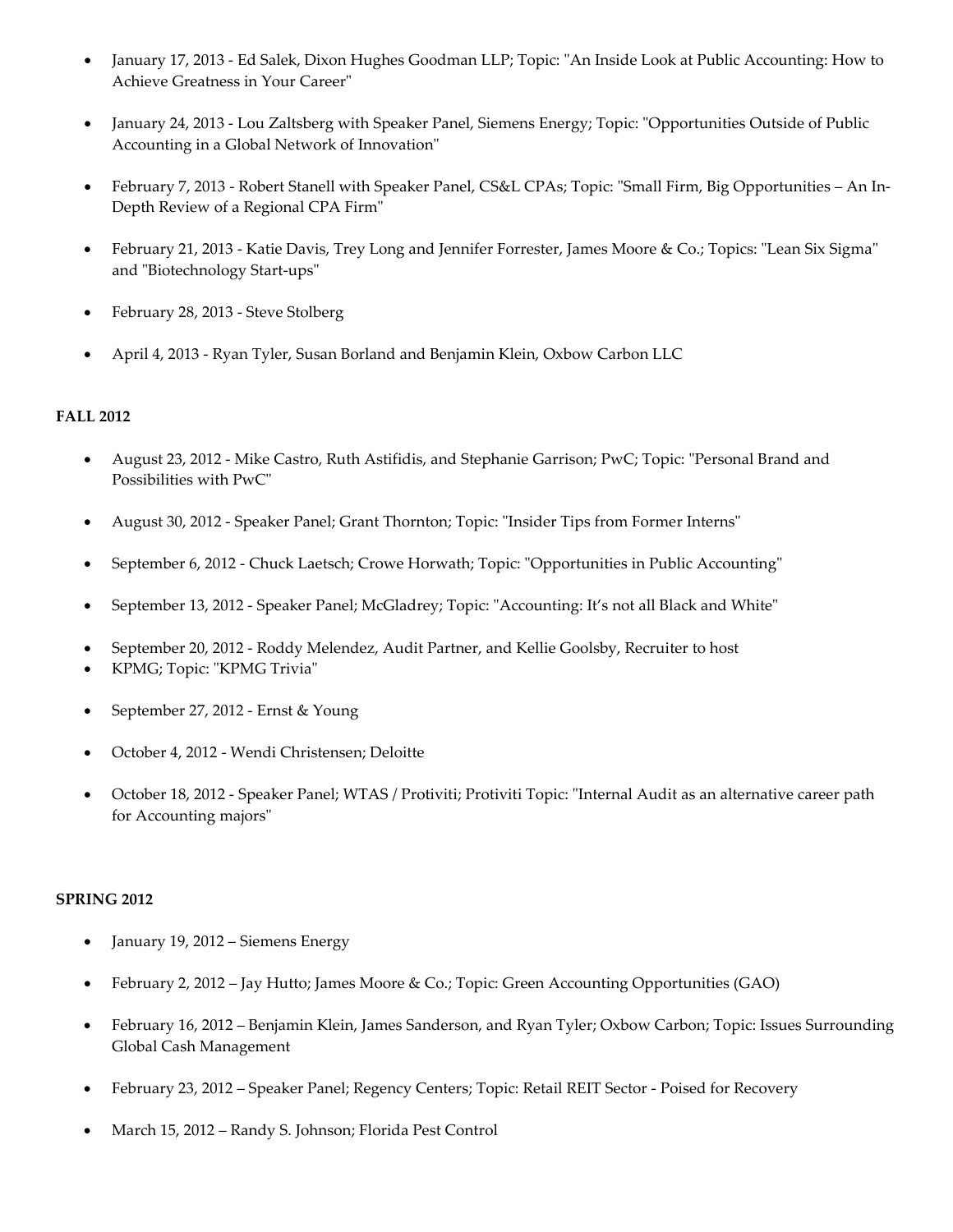• March 22, 2012 – Ed Salek; Dixon Hughes Goodman LLP; Topic: Leadership - It's your future in Public Accounting

## **FALL 2011**

- August 25, 2011 Tim O'Hara; PwC; Topic: PwC Overview and Global Mobility
- September 1, 2011 Wendi Christensen and Joseph Dowds; Deloitte
- September 8, 2011 Patrick Messerli and Jami Hess; Grant Thornton; Topic: Speed Networking
- September 15, 2011 Ernst & Young
- September 22, 2011 Shaun Kelly; KPMG; Topic: Branding Yourself on Campus
- September 29, 2011 Speaker Panel; Protiviti and WTAS
- October 6, 2011 Charles Laetsch and Michele Porfilio; Crowe Horwath; Topic: Winning Techniques of the Behavioral Interview: The Inside Story
- October 13, 2011 McGladrey

#### **SPRING 2011**

- January 20, 2011 Carolee Clarke-Reid; Johnson & Johnson; Topic: Tax Leadership Development Program at Johnson & Johnson
- January 27, 2011 Jack Rybicki and Lori Specht; LarsonAllen; Topics: Keys to Success in Public Accounting and Alternative Work Opportunities
- February 3, 2011 Siemens Energy
- February 10, 2011 Institute of Internal Auditors
- February 17, 2011 John Kampfe; Turner Broadcasting System, Inc.; Topic: Career Choices and Life Lessons
- February 24, 2011 Charles Laetsch and Michele Porfilio; Crowe Horwath; Topic: Winning Techniques of the Behavioral Interview: The Inside Story
- March 3, 2011 Staff Panelists from Various EY Offices; Ernst & Young; Topic: Life after University of Florida at Ernst & Young

#### **FALL 2010**

- August 26, 2010 PricewaterhouseCoopers
- September 2, 2010 Joseph G. Dowds; Deloitte; Topic: Advancing Quality through Transparency
- September 16, 2010 Speaker Panel; Protiviti and WTAS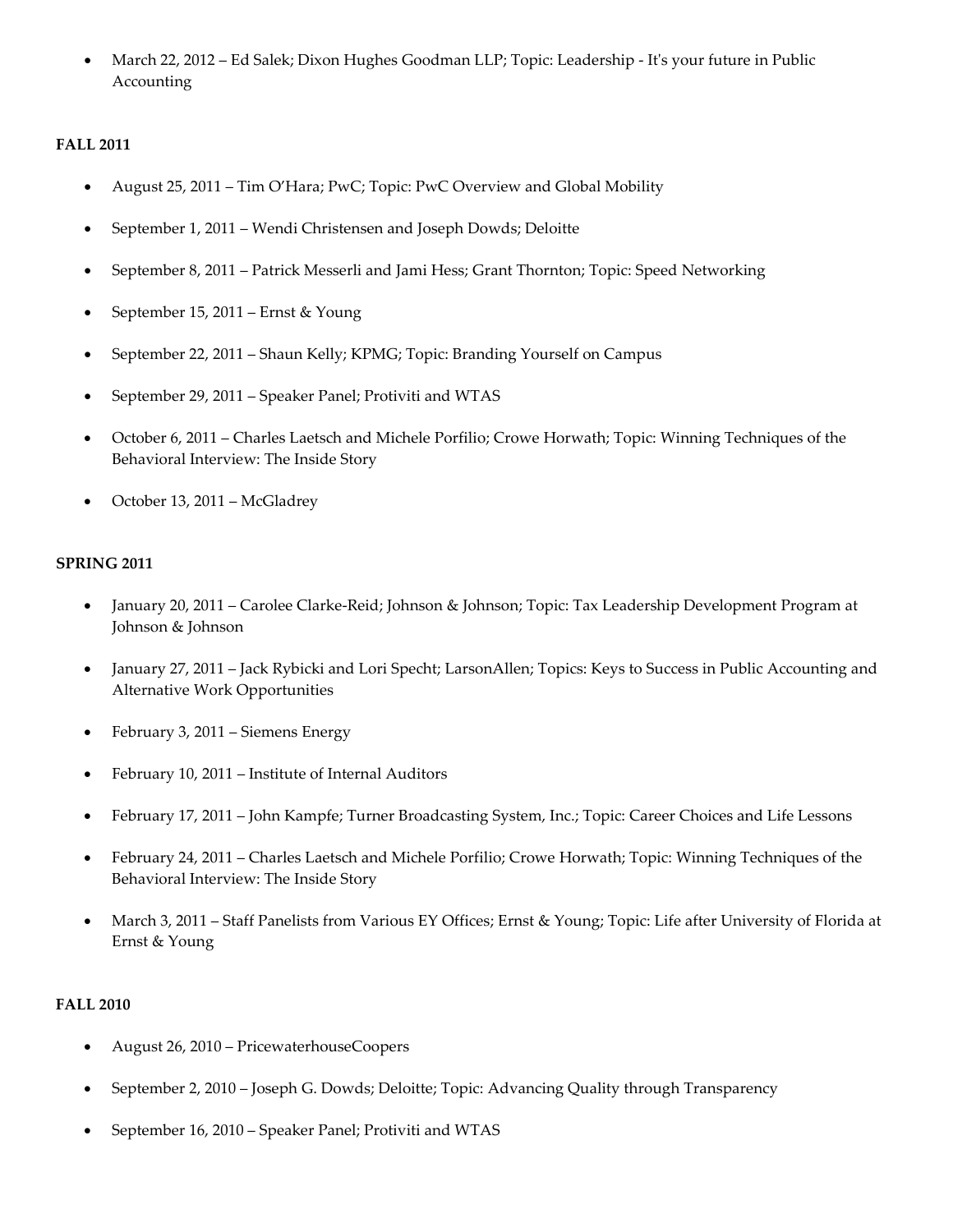- September 23, 2010 Anne M. Lang; Grant Thornton; Topic: Corporate Social Responsibility
- September 30, 2010 KPMG
- October 7, 2010 Mike Balter and Panel; McGladrey; Topic: The Top 10 Things I wish I knew in my first year as an Accountant
- November 18, 2010 Paul Stein and Ryan Kist; Ernst & Young; Topic: The R Factor

#### **SPRING 2010**

- January 21, 2010 Emilio Escandon and Brian Schlang; Morrison Brown Argitz & Farra; Topic: A Regional Firm's Perspective & The M-1 Zone
- January 28, 2010 Gary Opper; Levie-Opper, LLC; Topic: Day in the Life of a Forensic Accountant and Fraud Investigator
- February 4, 2010 Steve Stolberg; Entrepreneur; Topic: The Entrepreneurial Experience
- February 11, 2010 Bettina Weiss; McKinsey & Company; Topic: What is management consulting anyway?
- February 25, 2010 Alex Olcese; AllChem Industries
- March 18, 2010 Brian Blacher, Andrew Schrader and Lou Zaltsberg; Siemens
- April 1, 2010 Johnson & Johnson

#### **FALL 2009**

- August 27, 2009 Rand Meyer; KPMG; Topic: Branding You
- September 3, 2009 Speaker Panel: Protiviti and WTAS Protiviti: Phil Fretwell and Kristin Allen; Topic: Fraud Trends in Today's Economy WTAS: Dean Feria; Topic: How Tax and Valuation Professionals Work Together
- September 10, 2009 Chuck Seets; Ernst & Young; Topic: A front row view at a career in public accounting
- September 17, 2009 Anne M. Lang; Grant Thornton; Topic: Corporate Social Responsibility
- September 24, 2009 Robert Tache; Deloitte.
- October 1, 2009 Mike Balter; RSM McGladrey; Topic: Being Proactive in a Difficult Economy
- October 8, 2009 John Payne; PricewaterhouseCoopers; Topic: Global Beads

#### **SPRING 2009**

- January 22, 2009 Trent Gazzaway; Grant Thornton; Topic: Corporate Governance What does "right" look like?
- January 29, 2009 Speaker Panel: Protiviti and WTAS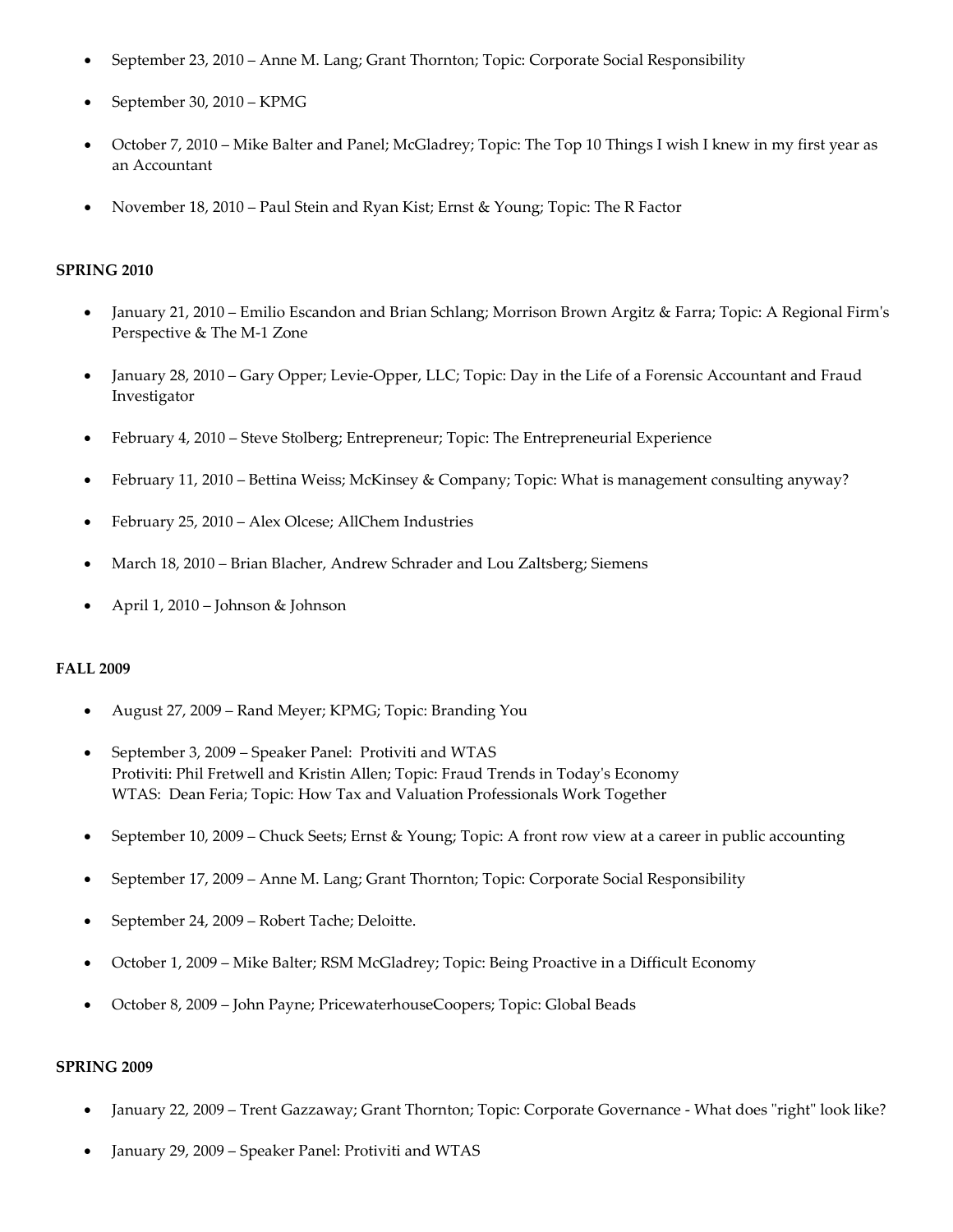WTAS: Michael Kohner and Stephanie Murray; Topic: Tax Planning: Taking Advantage of a Down Economy

- February 5, 1009 Mike Willis; PricewaterhouseCoopers; Topic: "Naked AND Buff" Improving corporate performance through enhanced transparency
- March 5, 2009 Scott Funston; Walt Disney Parks & Resorts; Topics: "Sarbanes Oxley Today" and "International Financial Reporting Standards: The Next Step?"
- March 19, 2009 Johnson & Johnson
- March 26, 2009 Leigh Ann Horton; CFO Strategic Partners; Topic: One Entrepreneur's Thoughts about Owning a Business
- April 2, 2009 Doug Thompson; CPAmerica

## **FALL 2008**

- September 4, 2008 Shaun Kelly; KPMG; Topic: The Accounting Profession and My Experiences
- September 11, 2008 G. Thomas Hough; Ernst & Young
- September 18, 2008 Midmarket Panel; RSM McGladrey; Cherry, Bekaert & Holland; Crowe Horwath; Harper, Van Scoik & Company; BDO Seidman RSM McGladrey: Johnnie James; Topic: The clients are entrepreneurial and owner managed rather than run by hired professional managers. Cherry, Bekaert & Holland: David Appel; Topic: The overall benefits of serving midmarket clients. Crowe Horwath: Bill Knibloe BDO Seidman: Anthony Reh; Topic: The firms are growing with client service demands far exceeding the firm's ability to attract the personnel needed to meet the service demands, so career advancement prospects are limited only by the ability of the candidate to learn the job.
- September 25, 2008 Phillip Brunson; Deloitte
- October 9, 2008 Professional Panel; Alvarez & Marsal Taxand; LarsonAllen Alvarez & Marsal: Sean Menendez and Rebecca Hoover; Topic: International Tax - Consulting in a Global Economy LarsonAllen: Jack Rybicki; Topic: Serving Mid-Market Companies; and Lori Sims; Topic: Keys to Success in Public Accounting Tax
- October 16, 2008 Tracy Junger; PricewaterhouseCoopers; Topic: IFRS
- November 6, 2008 Charles Riggs, Jon Heath, Jeff Gingerich, Kathryn Monrose; Carr, Riggs & Ingram, LLC; Topics: Introduction to the new firm: Carr, Riggs & amp; Ingram, LLC; the 4th largest in the southeast: \*What you can do with your degree \*A day in the life of a CRI member

## **SPRING 2008**

- January 17, 2008 Kaplan Mobray; Deloitte; Topic: The 10Ks of Personal Branding
- January 24, 2008 Bill Warren and Rob Gupta; PricewaterhouseCoopers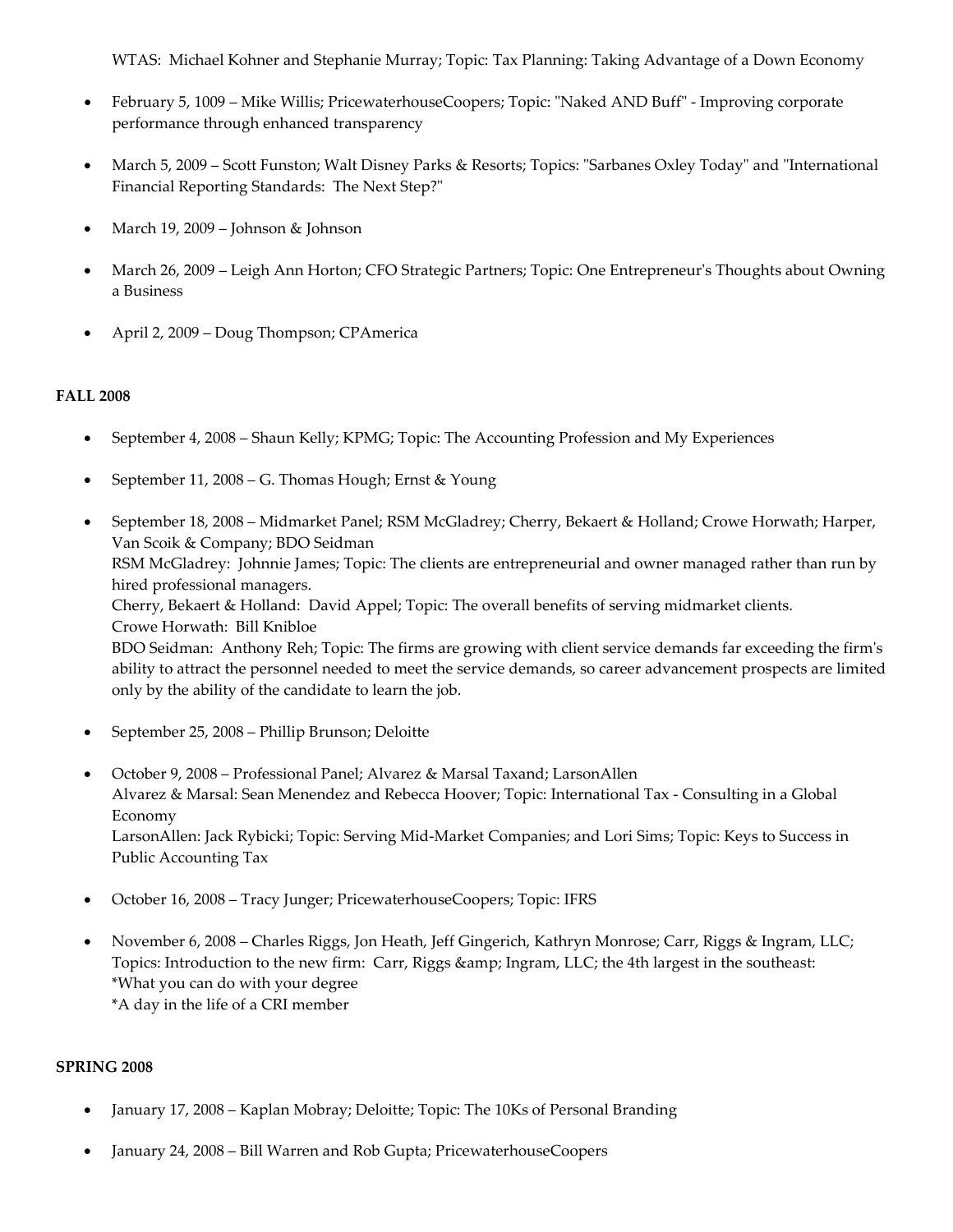- January 31, 2008 Michael Custer; Kaufman & Rossin; Topic: Stranger than Fiction: True Life during busy season
- February 7, 2008 Speaker Panel; Protiviti and WTAS
- WTAS: Michael Kohner
- February 21, 2008 Gary French, John Stratton, Sabrina Williams; State Street
- March 20, 2008 Kevin J. Hovorka; Crowe Chizek; Topic: The Role of Private Equity Groups in the Marketplace

#### **FALL 2007**

• August 30, 2007 – Midmarket Panel: BDO Seidman; Cherry, Bekaert & Holland; Crowe Chizek; Harper Van Scoik; RSM McGladrey; Topic: Defining the Future of Professional Service Firms BDO: Anthony Reh; Topic: The firms are growing with client service demands far exceeding the firm's ability to attract the personnel needed to meet the service demands, so career advancement prospects are limited only by the ability of the candidate to learn the job.

Cherry, Bekaert & Holland: Janet Hilder; Topic: The firms are very large so they provide many geographical choices as well as access to very specialized professional expertise when it is needed.

Crowe Horwath: Bill Knibloe; Topic: The nature of the work assignments lend themselves to the audit staff getting really broad exposure to the whole engagement early in their careers and also makes on the job training very effective.

Harper Van Scoik: Debra Alberdi and Chuck Riggs; Topic: There is a high likelihood that staff will be involved in both audit and tax services early in their career and that provides them actual work experience before they have to make a specialization decision.

RSM McGladrey: Jack Cadden; Topic: The clients are entrepreneurial and owner managed rather than run by hired professional managers.

- September 6, 2007 Brian Blacher, Andrew Schrader, and Lou Zaltsberg; Siemens; Topic: Opportunities in a Global Network of Innovation
- September 27, 2007 Shaun Kelly; KPMG; Topic: Keys to a Succesful Career in Public Accounting
- October 11, 2007 Midmarket Panel: Alvarez & Marsal Taxand, LLC; RSM McGladrey RSM McGladrey: Gregory DeVino Alvarez & Marsal Taxand, LLC: Becky Hoover, Melody Summers, and Frank Walker
- October 18, 2007 Speaker Panel: Financial and Performance Management COE; AllChem Industries; Topic: Entrepreneurial Opportunities with an Accounting Background Financial and Performance Management COE: Kim Autrey AllChem Industries: Alex Olcese
- October 25, 2007 Shelley Stein; Grant Thornton; Topic: Take care of your people; take charge of your growth.
- November 8, 2007 Allen Boston; Ernst & Young

#### **SPRING 2007**

• January 18, 2007 – Speaker Panel: Alvarez & Marsal; Wealth & Tax Advisory Services; Protiviti; Topic: Defining the Future of Professional Service Firms Alvarez & Marsal: Robert Lowe